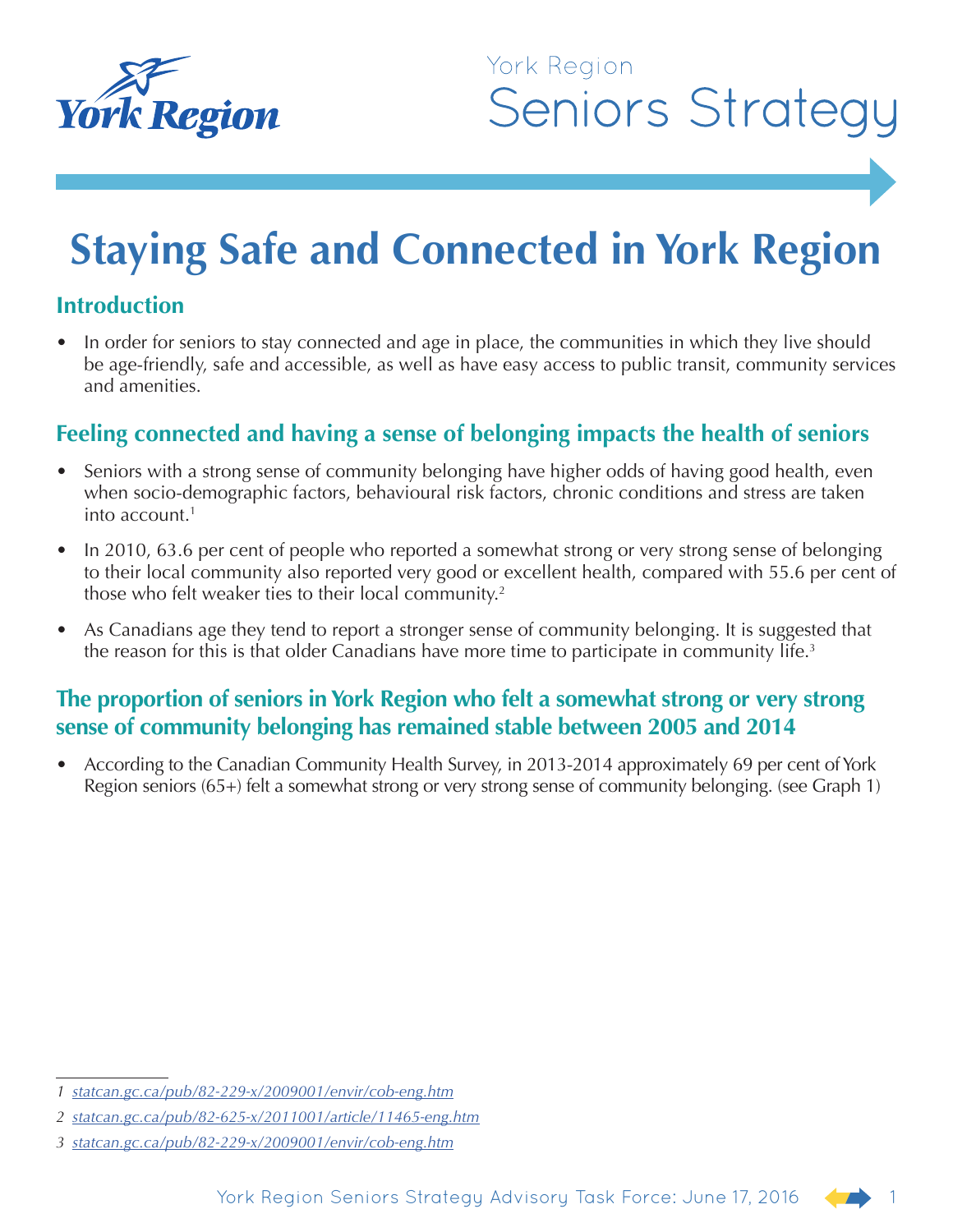

*<sup>4</sup> Data Source: Canadian Community Health Survey, 2005-2014, Statistics Canada, Ontario Share File, Ontario Ministry of Health and Long-Term Care.*

### **Transportation and mobility are key components of staying safe and connected**

- According to the 2015 survey by Environics Research<sup>5</sup> transportation continues to be the most important local issue identified by York Region residents.
	- » In 2015, 52 per cent of respondents identified transportation as the most important local issue, followed by development and Infrastructure at 10 per cent and Housing at 8 per cent. Furthermore, the number of residents who identify transportation as the most important issue has been increasing since 2011, when 31 per cent of respondents identified it as the most important local issue.

#### **Part of staying connected for seniors, especially those that do not drive, is walkability and accessibility**

- About half of York Region boomers and seniors live within five minutes walking distance to public transit.
- When looking at Transit Service Coverage in York Region, there are service guidelines that define the maximum walking distance to a bus stop for both urban and rural areas<sup>6</sup>.
	- » In Urban areas, 90 per cent of residents are within a maximum walking distance of 500 metres to a bus stop.
	- » In Rural areas, 90 per cent of residents are within a maximum walking distance of 1,000 metres to a bus stop where transit is provided. The implementation of transit service in rural areas depends on other standards for route performance and establishing new service.

*<sup>6</sup> The Regional Municipality of York, Moving to 2020: YRT/VIVA 2016-2020 Strategic Plan, Retrieved from: [yorkregiontransit.com/en/aboutus/resources/YRT\\_5YSP\\_2016-2020-web.pdf](http://www.yorkregiontransit.com/en/aboutus/resources/YRT_5YSP_2016-2020-web.pdf)*



*<sup>4</sup> Limitations: The data used for this indicator are self-reported and may be subject to errors in recall, over or under-reporting due to social desirability, and errors from proxy reporting. Also, data in 2005 is a full sample of data but the naming convention was different prior to 2007-2008.*

*<sup>5</sup> The Environics Survey is an annual online GTA-wide survey conducted by Environics Research, which focuses on the most important local issues. The most recent survey was done in November 2015 and included 412 York Region residents.*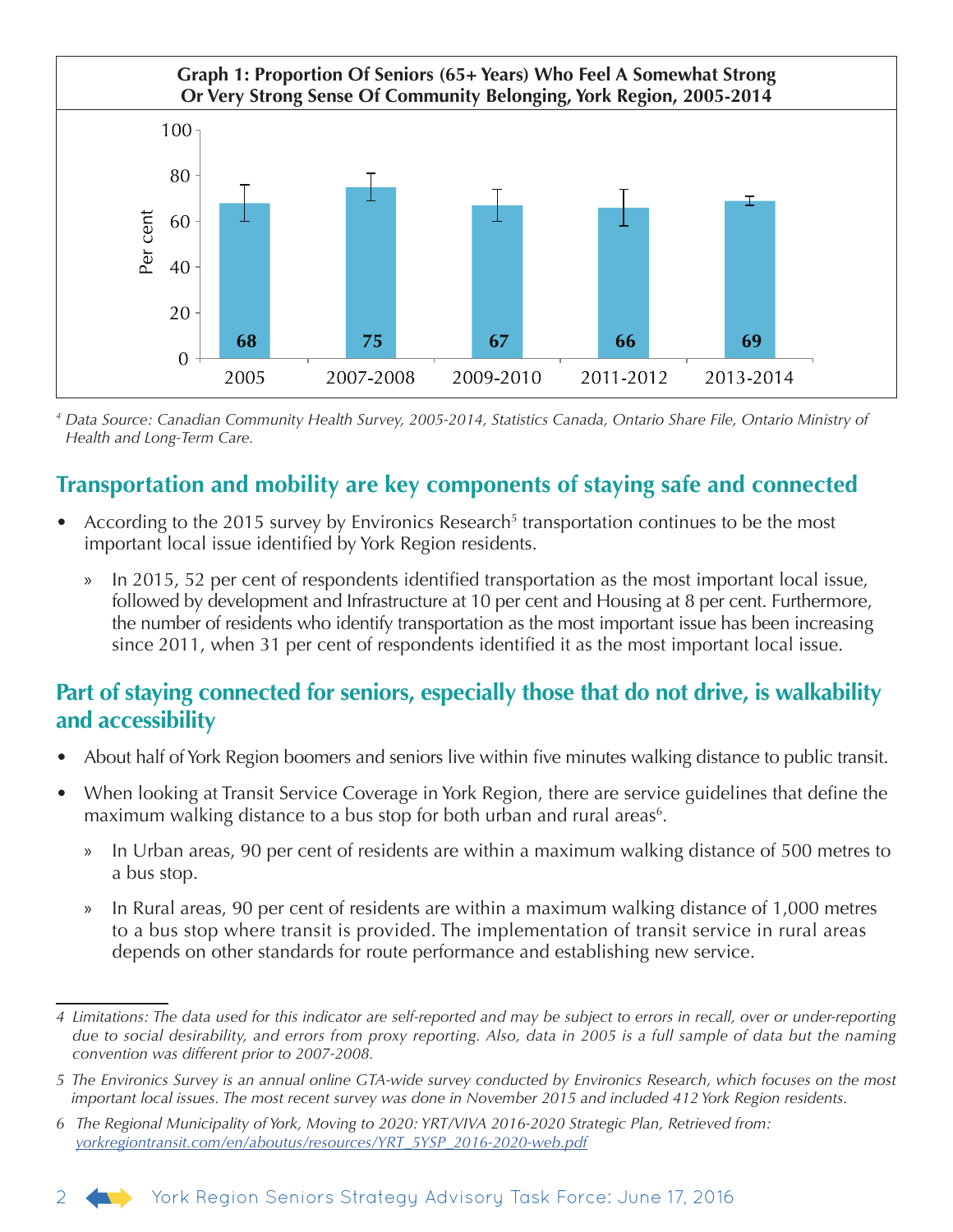#### **Staying safe and connected is about more than transportation, it is also about the physical/built environment**

- According to the 2015 Survey by Environics Research, the things respondents enjoyed most about the quality of life in York Region are the parks and green spaces, and being close to amenities and work.
	- » In 2015, 12 per cent of respondents identified parks and green spaces, and another 12 per cent identified being close to amenities and work as the things they enjoy most about the quality of life in York Region.
	- » The majority of respondents (65 per cent) believe their community is a good place for seniors to live, and another 9 per cent indicated it is a great place for seniors to live.
- Other relevant findings from the 2015 Environics Research Survey include the following:
	- » "Support services to remain in their home" was identified by respondents as the most important service or support required by seniors, with 26 per cent of overall respondents identifying it as the most important service or support, followed by transportation services at 17 per cent and income support at 16 per cent.
- When asked whether they would support allocating or paying more tax to support the building of public transit infrastructure, 35 per cent of respondents indicated "yes" (down from 43 per cent in 2014), and 43 per cent of respondents indicated "no" (up from 30 per cent in 2014).

#### **All YRT/Viva services are accessible, which is important for keeping seniors mobile and connected**

- All YRT/Viva services are accessible, meaning all buses on these routes are low-floor accessible and/or equipped with a ramp.
- Additionally over 80 per cent of all YRT/VIVA stops are accessible meaning that it is safe for those using a mobility device to access YRT/Viva services at that stop. These stops are marked with an accessible symbol on the bus stop sign.
- Where a bus stop is not accessible, the bus operator will allow those using a mobility device to get on or off at the nearest location that is safe and acceptable to both the operator and customer.
- All YRT/Viva vehicles are equipped with on-board and exterior audio equipment to announce each stop and have designated accessible and priority seating available near the front of every vehicle.

### **For individuals with physical or functional disabilities that prevent them from taking conventional transit there is Mobility Plus**

- Approximately 70 per cent of Mobility Plus riders are seniors (65+).
- Mobility Plus is part of YRT services providing rides to those with physical or functional disabilities that prevent them from taking conventional transit. It provides door-to-door service, but will use a combination of Mobility Plus and conventional service where possible.

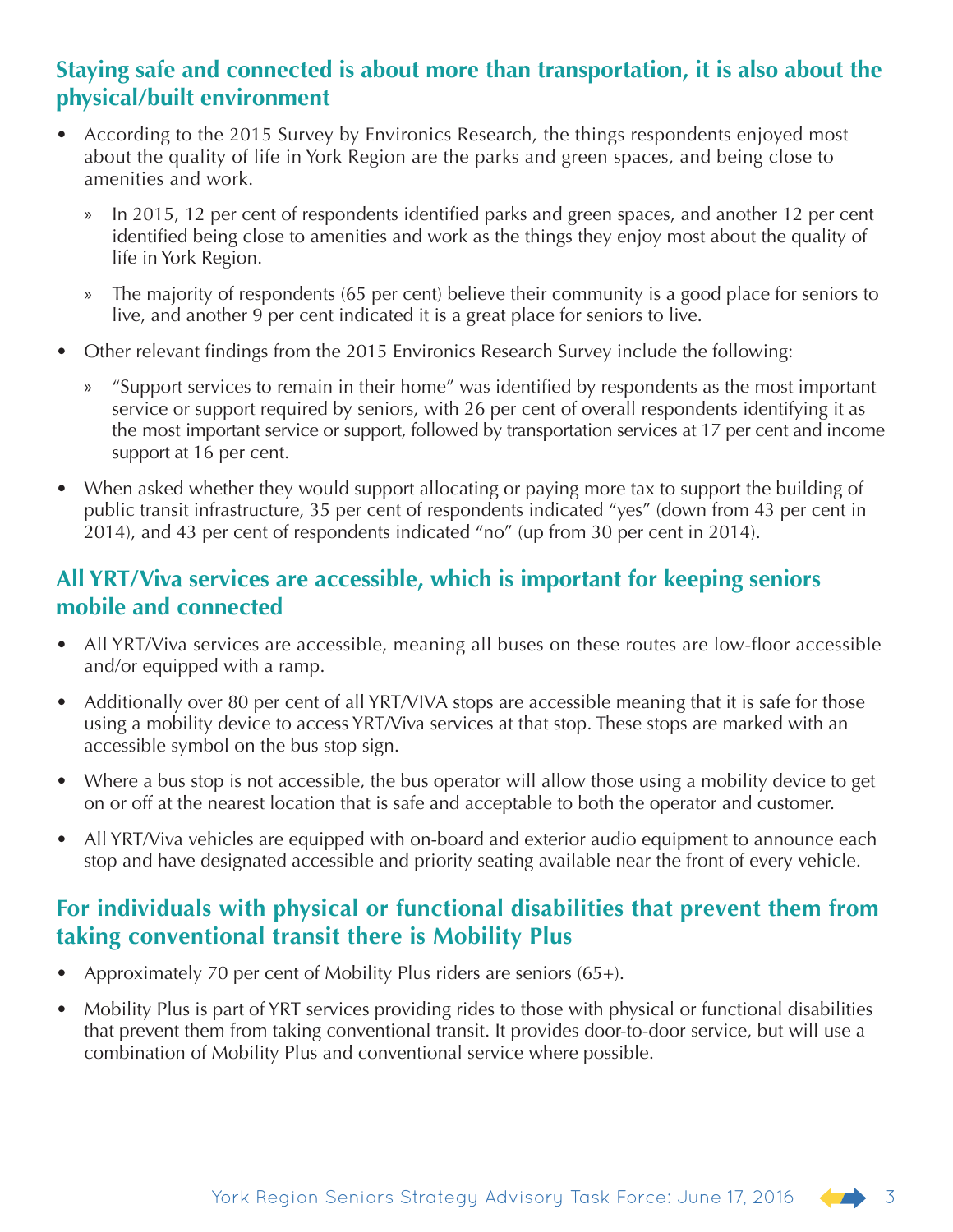#### **The top two reasons for Mobility Plus trips for seniors in 2015 was travel to/from day centres and medical appointments (see Table 1)**

| <b>Trip Purpose</b>             | <b>Total Number of Trips</b> |
|---------------------------------|------------------------------|
| <b>Day Centres</b>              | 39,960                       |
| <b>Medical Appointments</b>     | 27,756                       |
| <b>Other Specified Purposes</b> | 27,175                       |
| <b>Dialysis</b>                 | 23,647                       |
| <b>Recreation</b>               | 12,249                       |
| <b>Shopping</b>                 | 10,920                       |
| <b>Religious</b>                | 5,449                        |
| <b>Blank (not specified)</b>    | 4,188                        |
| Transfer/Connections*           | 2,858                        |
| <b>Work</b>                     | 954                          |
| <b>School</b>                   | 150                          |
| <b>Student Work Program</b>     | $\overline{4}$               |
| <b>Unspecified Purpose</b>      | 16,187                       |
| <b>Total Trips</b>              | 171,497                      |

*\*Transfer/Connections refer to when a customer is transferred to another region's or municipality's transit services using Mobility Plus.*

#### **Seniors currently get a discount if using tickets or monthly pass**

- If paying by cash on the bus, the price is the same regardless of age
- The price of a senior monthly pass is 58 per cent lower than an adult pass
- See Table 2 for a comparison between the York Region Transit senior fare and the senior fares offered by other municipalities and regions in 2015 (Note: Seniors are defined as 65+ for the municipalities and regions referenced in this table.)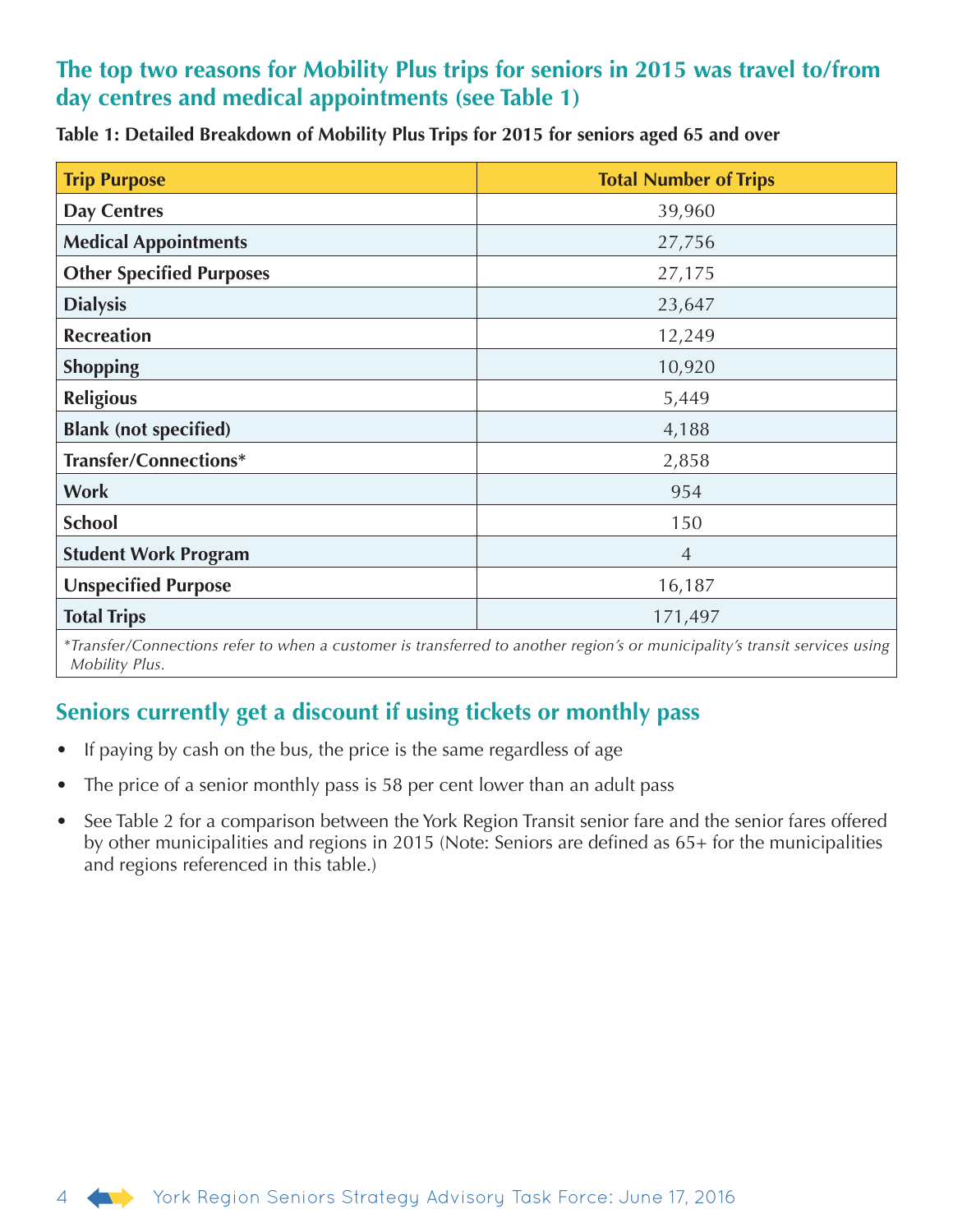|                   | <b>Senior Cash Fare (\$)</b> |                  | <b>Adult</b>            | <b>Senior</b>            | <b>Adult</b>         | <b>Senior</b>            | <b>Senior</b>                 |
|-------------------|------------------------------|------------------|-------------------------|--------------------------|----------------------|--------------------------|-------------------------------|
| <b>Agency</b>     | <b>Resident</b>              | Non-<br>resident | <b>Cash Fare</b><br>\$) | <b>Ticket</b><br>$($ \$) | <b>Ticket</b><br>\$) | <b>Presto</b><br>$($ \$) | <b>Monthly</b><br>Pass $(\$)$ |
| <b>Brampton</b>   | 1.00                         | 3.75             | 3.75                    | 3.75                     | 2.90                 | 1.55                     | 52.00                         |
| <b>DRT</b>        | 2.25                         | 2.25             | 3.75                    | 2.00                     | 3.05                 | 2.00                     | 46.00                         |
| <b>TTC</b>        | 2.00                         | 2.00             | 3.25                    | 1.95                     | 2.90                 | 1.95                     | 112.00                        |
| Mississauga       | 1.00                         | 1.00             | 3.50                    | 1.90                     | 3.00                 | 1.90                     | 61.00                         |
| <b>Oakville</b>   | 3.50                         | 3.50             | 3.50                    | 3.50                     | 2.85                 | 1.80                     | 50.00                         |
| <b>Hamilton</b>   | 2.75                         | 2.75             | 3.00                    | 2.15                     | 2.30                 | 1.80                     | 26.50                         |
| <b>Burlington</b> | 3.50                         | 3.50             | 3.50                    | 1.90                     | 2.75                 | 1.85                     | 59.25                         |
| <b>YRT</b>        | 4.00                         | 4.00             | 4.00                    | 2.10                     | 3.50                 | 2.10                     | 59.00                         |
| Average           | 2.50                         | 3.11             | 3.53                    | 1.97                     | 2.91                 | 1.87                     | 58.22                         |

#### **Table 2: Comparisons to Other Municipalities and Regions: 2016 GTHA Senior Fares**

*Source: York Region Transit, "GTA Fare Comparisons Data Sheet", April 28, 2016, [3.basecamp.com/3108499/buckets/522140/uploads/125803096/download/2016 Fare Comparisons with 2016](https://3.basecamp.com/3108499/buckets/522140/uploads/125803096/download/2016 Fare Comparisons with )  [Fare Increase](https://3.basecamp.com/3108499/buckets/522140/uploads/125803096/download/2016 Fare Comparisons with )*

### **Fare parity is required between conventional and specialized transportation services**

- The Integrated Accessibility Standards under the *Accessibility for Ontarians with Disabilities Act, 2005* mandates fare parity. These legislative requirements are found in subsections 66 (3)(5)(6), and state the following:
	- » Where a transportation service provider provides both conventional transportation services and specialized transportation services, the transportation service provider shall ensure that:
		- There is fare parity between conventional transportation services and specialized transportation services
		- The same fare structure is applied to conventional transportation services and specialized transportation services
		- The same fare payment options are available for all transportation services, but alternative options shall be made available to persons with disabilities who cannot because of their disability use a fare payment option
	- » In this section, "fare structure" means the fare price determined by fare media, such as cash, tickets, passes and bulk quantity discounts and by fare category, such as adults, seniors and students, but does not include promotional fares that a transportation service provider may employ from time to time.